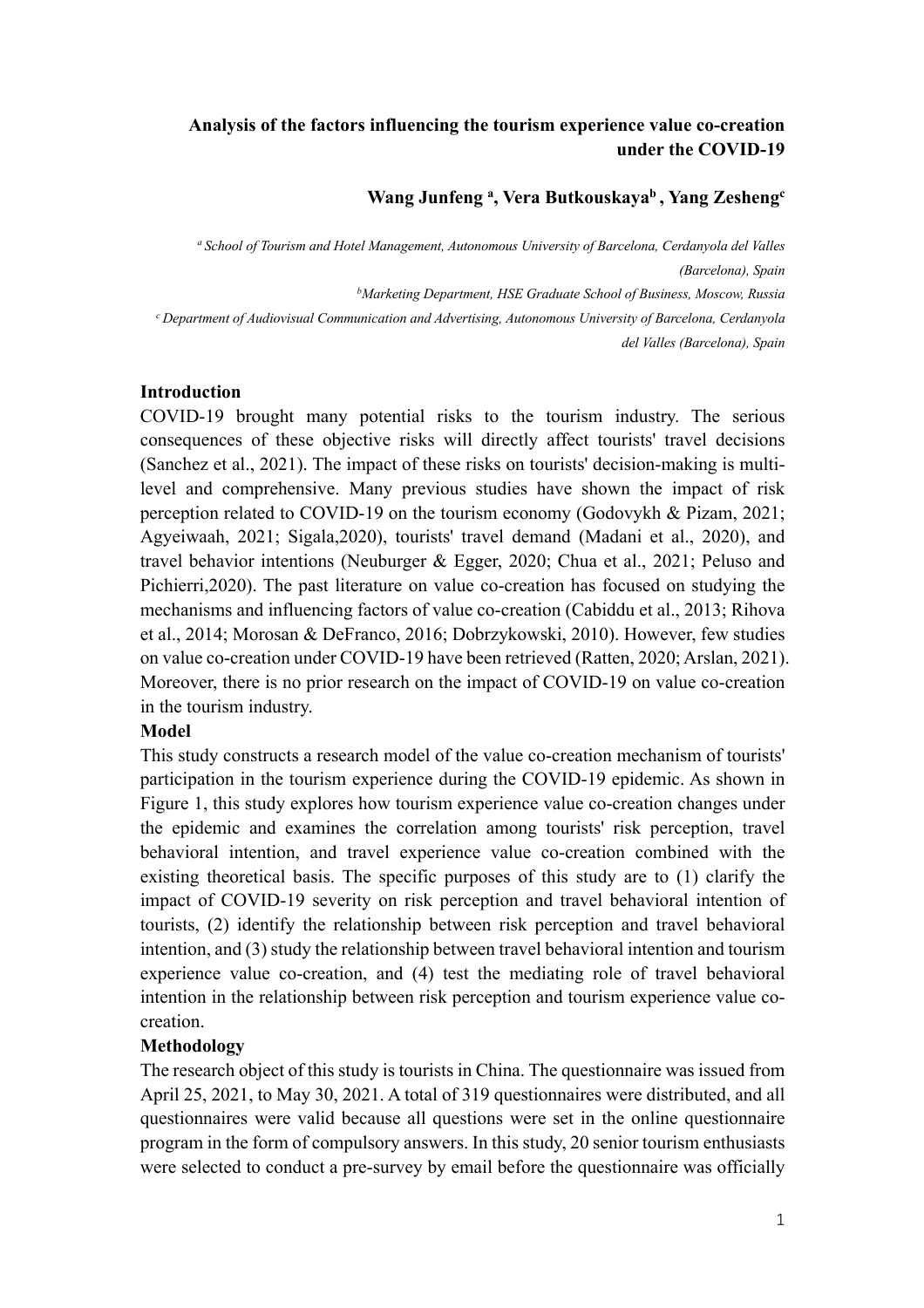issued, and the items of the questionnaire that were not clear enough were modified to form the final questionnaire according to the interview results. The software SPSS 26.0 was used for exploratory factor analysis of all the measurement variables in this study. Figure 1. Research model



### **Results**

The study evaluates the values of path coefficients (estimate) and significance levels (CR) of each latent variable in the results of structural equation modeling analysis. Based on these values, it is possible to determine the causal relationship and influence strength between various factors and test the overall path hypothesis proposed above (see Table 1). Among the six hypothesized paths, the standardized path coefficients of four paths (including SC-->ARP; SC-->CRP; CRP-->TBI; TBI-->TVCC) passed the significance test of 0.001 level. The standardized path coefficient of one path (ARP- ->TBI) passed the significance test of 0.01 level. The standardized path coefficient of one path (SC-->TBI) passed the significance test of 0.05 level.

Table 1. Results of the structural equation modeling test.

| Path                                                                                     | Estimate | S.E.  | C.R.  | P           | Conclusion               |  |  |  |
|------------------------------------------------------------------------------------------|----------|-------|-------|-------------|--------------------------|--|--|--|
| $SC\rightarrow$ ARP                                                                      | 0.359    | 0.084 | 4.288 | $0.000***$  | H1 Supported             |  |  |  |
| $SC \rightarrow CRP$                                                                     | 0.343    | 0.068 | 5.066 | $0.000$ *** | H <sub>2</sub> Supported |  |  |  |
| $ARP--TBI$                                                                               | 0.155    | 0.057 | 2.704 | $0.007**$   | H <sub>3</sub> Supported |  |  |  |
| $CRP->TBI$                                                                               | 0.296    | 0.082 | 3.610 | $0.000***$  | H <sub>4</sub> Supported |  |  |  |
| $SC \rightarrow TBI$                                                                     | 0.173    | 0.087 | 2.000 | $0.045*$    | H <sub>5</sub> Supported |  |  |  |
| TBI-->TVCC                                                                               | 0.363    | 0.052 | 6.918 | $0.000***$  | H <sub>7</sub> Supported |  |  |  |
| Note. CRP= Cognitive Risk Perception; ARP=Affective Risk Reception; SC=COVID-19          |          |       |       |             |                          |  |  |  |
| severity; TBI=Tourists' Behavioral Intention; TVCC=Tourism Experience Value Co-creation. |          |       |       |             |                          |  |  |  |
| *= $p<0.05$ , ** = $p<0.01$ , *** = $p<0.001$ .                                          |          |       |       |             |                          |  |  |  |

The analysis (Table 2) showed that cognitive risk perception and affective risk perception played an overall mediating role in the impact of the COVID-19 severity on tourists' behavior intention with 95% confidence intervals of (0.041; 0.155) and (0.020, 0.110), respectively, excluding 0. The mediating effect of cognitive risk perception (indirect effect  $b=0.092$ ,  $p<0.01$ ) was higher than that of affective risk perception (indirect effect  $b=0.061$ ,  $p<0.01$ ). The overall mediating role of tourists' behavior intention in the effect of the COVID-19 severity on the tourism experience value cocreation was significant, with 95% confidence intervals of (0.077, 0.259), excluding 0. In addition, the overall mediating effect played by tourists' behavioral intention in COVID-19 in the influence of cognitive risk perception and affective risk perception on tourism experience value co-creation also showed significance with 95% confidence